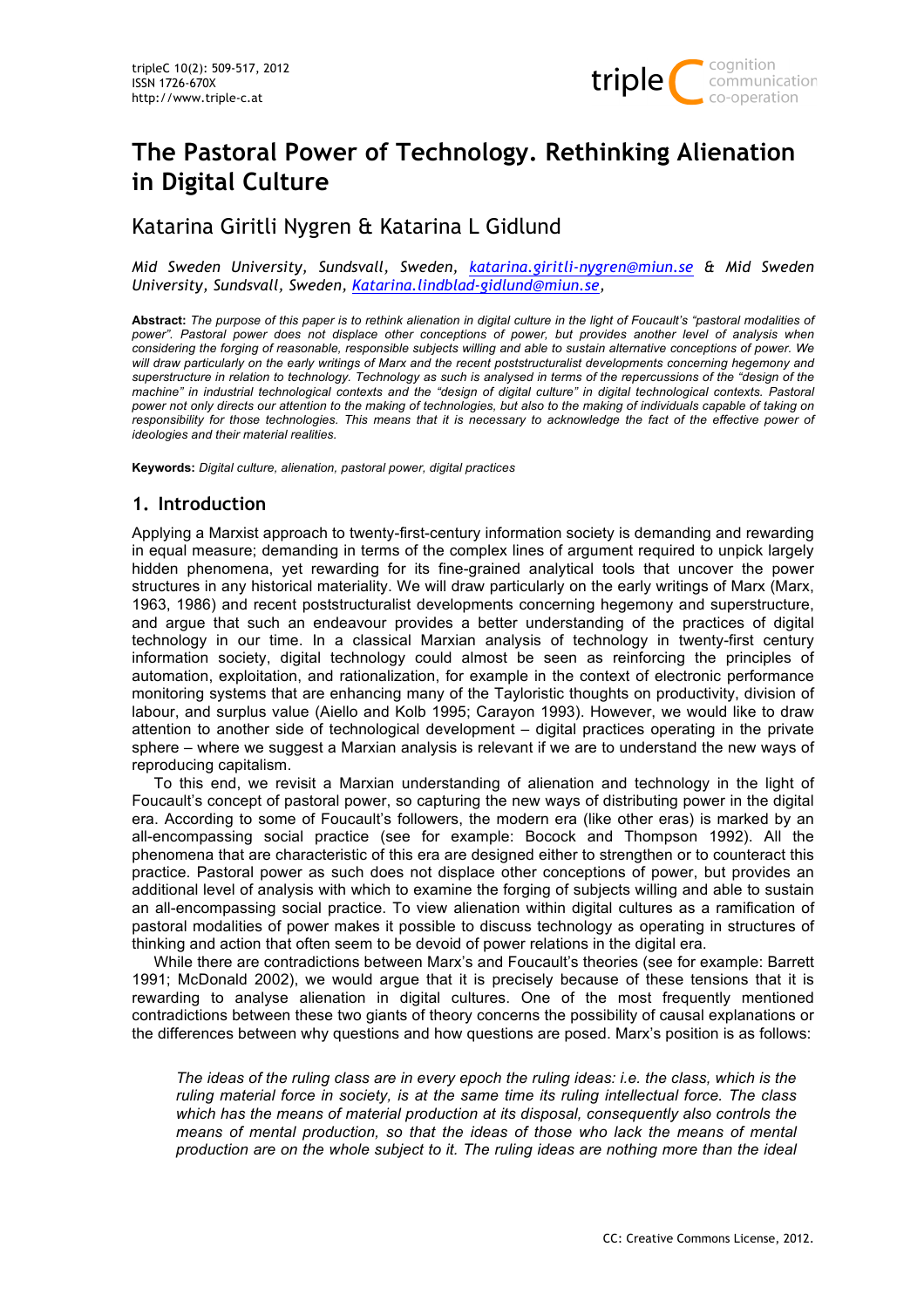*expression of the dominant material relationships, the dominant relationships grasped as ideas (Marx and Engels 1976, 59).*

Marx and Engels's interest was primarily the material relationships that constitute ruling ideas. This line of reasoning implicitly creates an ontological explanation for the causal relationship between the ruling material forces, the ruling class, and the ruling ideas. Foucault, on the other hand, goes to lengths to avoid raising ontological questions, and instead focuses on epistemological questions, which here mean analysing how technology is intertwined with political prescriptions, power, and knowledge, and is embedded in socio-cultural practices. Socio-cultural practices are understood as the institutional and organizational circumstances in which the making of technology is situated. Since information society, like all kinds of societal transformations in history, is multidimensional, involving technological, economic, social, cultural, and political changes, it is necessary to analyse the strong image of information technology in relation to its twofold nature.

The implications of the differences in Marx's and Foucault's focus are here presented as a challenging way to move our understanding forward. We argue that this unconventional way of situating both thinkers in a theorization of digital culture provides an important avenue to reevaluating the contribution they might make. Using pastoral power as a lens, our discussion begins with an outline of the new modalities of power in digital culture, before moving on to a more analysis of alienation and reification in digital culture by revisiting Marx's early writings. We conclude with a discussion of objectification and subjectification. We argue that alienation and objectification are definitely still valid in digital culture, but have to be enriched by an understanding of the modalities of power in digital culture working in the processes of reification that produce objectified, subjectified, and subjectifying subjects.

## **2. Modalities of Pastoral Power in Digital Culture**

Our starting-point is an analytical separation between the practices of industrial and digital technology, where industrial technology is closely related to the labour sphere and ideas of rationalization (see for example: Habermas 1970; Feenberg 2010). Digital technology, in addition to being related to the labour sphere as industrial technology, is also related to the private sphere and ideas of individualization. Such an additional understanding assists in the analysis of the distribution of power under the historical conditions surrounding digital culture. Furthermore, it provides an analytical approach to digital practices operating as ideologies or norms, while at the same time retaining the material historicity of locality and everyday life practices.

We will base our analysis of technology in general, and digital culture in particular, on an epistemological rapprochement between "practices" (see for example: Pacey 1999). In order to address digital practices in relation to alienation, we make an analytical distinction between the two different operations of technology practices, in part following Pacey (1999), who writes of the two faces of technology practice: an object-centred, mechanistic approach that dominates science, engineering, and technology, and which marginalizes everyday experiences and leads to a compartmentalized and alienated practice; and a more people-centred, convivial approach in which social meanings co-exist and interact with the personal responses and existential experiences of individuals. We use this dichotomy to understand technology's close relation to labour power distribution and rationalization, in line with many updated Marxian analyses of technology (Feenberg 2010), but we also view digital technology as being linked to individualization, where the subject is part of the power distribution process. This is not a bald statement of the fact that technology and humans are separable in modern society (since they are linked in many ways)—the task is rather to retune the analysis of power distribution.

Consequently, we understand digital technology as an analytical object "on the threshold of materiality" (Dunne 2005, 11), a view informed by the philosophical view of technology as being underdetermined. The undetermination of technological artefacts "leaves room for social choice between different designs", and these "have overlapping functions but better serve one or another social interest" (Feenberg 2010, 7). According to Feenberg this means that "context is not merely external to technology, but actually penetrates its rationality, carrying social requirements into the very workings of gears and levers, electric circuits and combustion chambers" (Feenberg 2010, 7). Digital technology has a material existence without defined tangible qualities, and as such could be adhered to in almost all possible future scenarios. The symbolic logic is translated into a form that is characteristic of the digital artefact, and it is both the acceptance of the symbolic logic and the performed practices themselves that become the object of analysis (see for example: Löwgren and Stolterman 2004). Technology is nothing but a mirroring of hegemonic social concepts (such as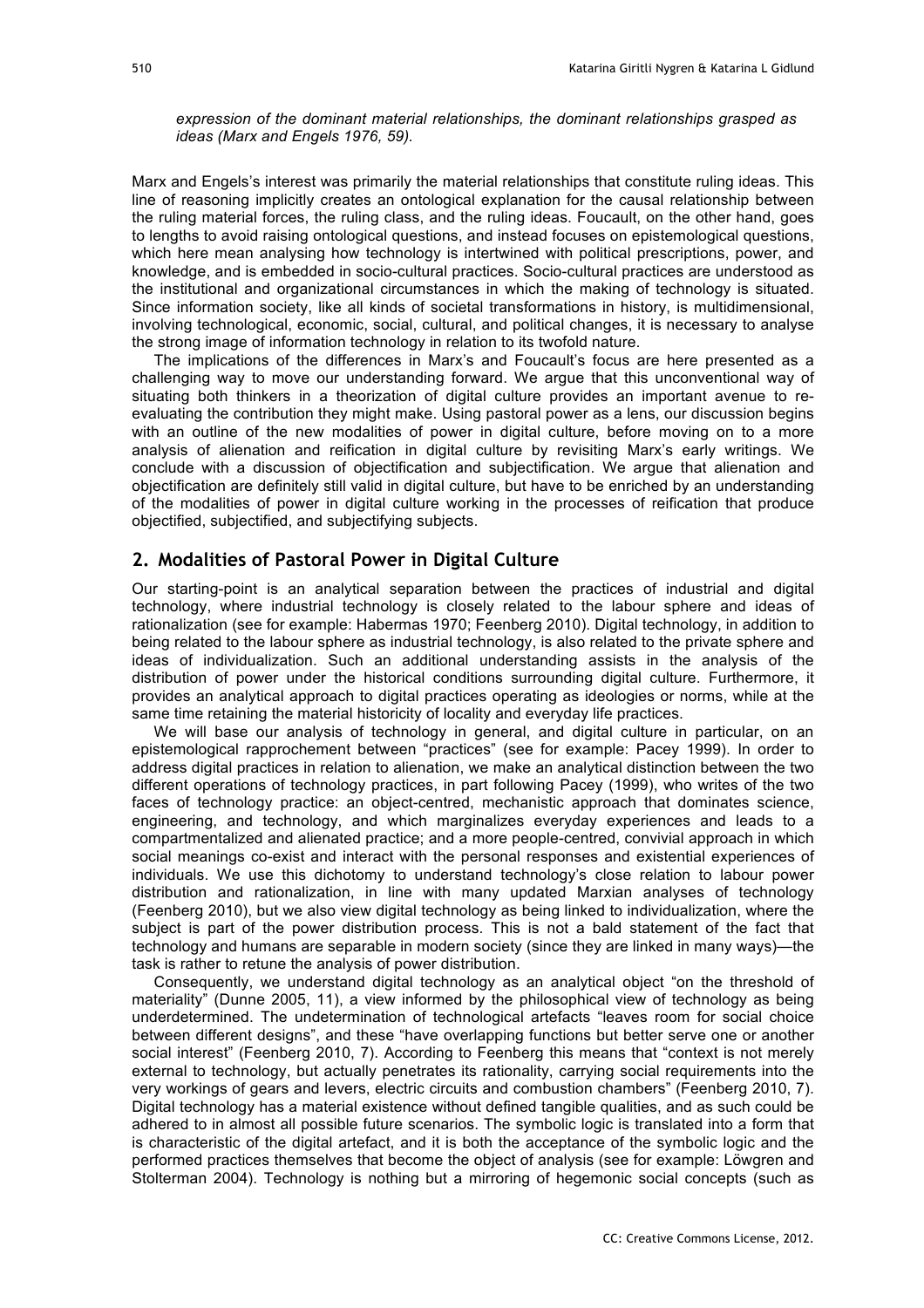rationalization or individualization), but we need to create, update, and recreate tools to analyse its interaction with the distribution of power. Thus the opaqueness of digital technologies in twentyfirst-century information society calls for a deeper understanding of alienation and capitalism, analysing and criticizing the uniqueness of things digital.

Here, Marxist theories and concepts are exceptionally well placed, especially where the ambition is to unveil cultural production in relation to marketization. However, we think that such an analysis is not enough. The opaqueness of digital technologies calls for a more complex conceptualization that allows a deeper, more structural analysis of the ways in which power is displayed. It is necessary to analyse an understanding of power that goes beyond power as a relation between oppressors and oppressed, between worker and owner, or as an effect of the State, and it is to this end we advance a theoretical framework that draws on both Marx and Foucault. We argue that a Foucauldian analysis of power is needed if Marx's concepts of alienation and dialectical analysis are to have full rein in a critical analysis of the distribution of power in digital culture.

Foucault's concept of pastoral power was coined in his genealogical discussion of the historical development of the Christian Church and its gradual assimilation into modern State apparatuses. Its primary focus is the technologies and modalities of power as first developed in a Christian context (Foucault 1982, 2007). He shows that during the eighteenth century, pastoral power found a new way of distributing this kind of individualizing power. The modern State developed as a sophisticated structure into which individuals could be integrated, given one condition: that their individuality would be shaped in a new form and submitted to a set of very specific patterns. The State, according to Foucault, should be seen as modern matrix of individualization—a new form of pastoral power. Foucault argues that pastoral power is reproduced by human beings themselves; the human being turns himself into a subject. At first the subjects were "the body of the religious soul", then "citizens", then "workers", and now they are "cultural beings" (see Touraine 2007). In the transformation from Christian to State modalities of pastoral power, Foucault characterized pastoral power as follows (Foucault 1982, 784):

- (i) It is a form of power whose ultimate aim is to assure individual salvation in this world.
- (ii) It is not merely a form of power that commands, it must also be prepared to sacrifice itself for the life and salvation of the flock.
- (iii) It is a form of power that does not look after just the whole community, but each individual in particular, during his/her entire life.
- (iv) It is a form of power that cannot be exercised without knowing the inside of people's minds, without exploring their souls, without making them reveal their innermost secrets. It implies knowledge of the conscience and an ability to direct it. We argue that pastoral power has once again found a new way of distributing individualizing, and subjectifying power - this is what we call the pastoral power of technology.

We are addressing the process of subjectification, not as "the subject", but as "the storying of the self" (see for example: Rose 1996; Deleuze 1990; Derrida 1978). Subjectification is seen as arising from a regime, and this regime is tied to assemblages of power – in the present case, the pastoral power of technology, making the logic that of performing our multiple selves as commodities. The proposition is that this is an expression of our own will. So we the authors, for example, are performing ourselves as "elitist intellectuals" resistant to the possibilities of the market to attach lifestyle commodities to our performances. These performances are what is sayable, audible, operable, and performable, while other phenomena are not. Digital technologies effectively mask the origin of the relevant discursive practices, which are located in particular sites and procedures even though pastoral power disguises them effectively as logics of individualization and selfperformance. The practices are pre-personal, structured into relations that grant power to some and limit the power of others. As such, the self is understood not as a mental mechanism, but as conversations, grammar, and rules. We *must* perform this way (see for example: Rose 1996).

It is also this dialogic character of self-narrative that demands a closer analysis when it comes to digital technology. Self-narratives are culturally provided stories about selves that serve as the resources with which individuals can interact with one another and with themselves (Rose 1996). By a combination of training and technological possibilities, we are becoming more and more skilled in performing ourselves (our multiple self-narratives). As a result, pastoral practice is increasingly being honed. The dialogic character of our self-narratives is also strengthened by digital technologies, since the responses (the interactional nature of subjectification) are more easily amplified (for example, by "liking" on Facebook, leaving blog comments, etc.). It is therefore also important to turn to the techniques and apparatuses of the regime. The pastoral power of digital technology adds to this by convincing individuals that the choices they make in the staging of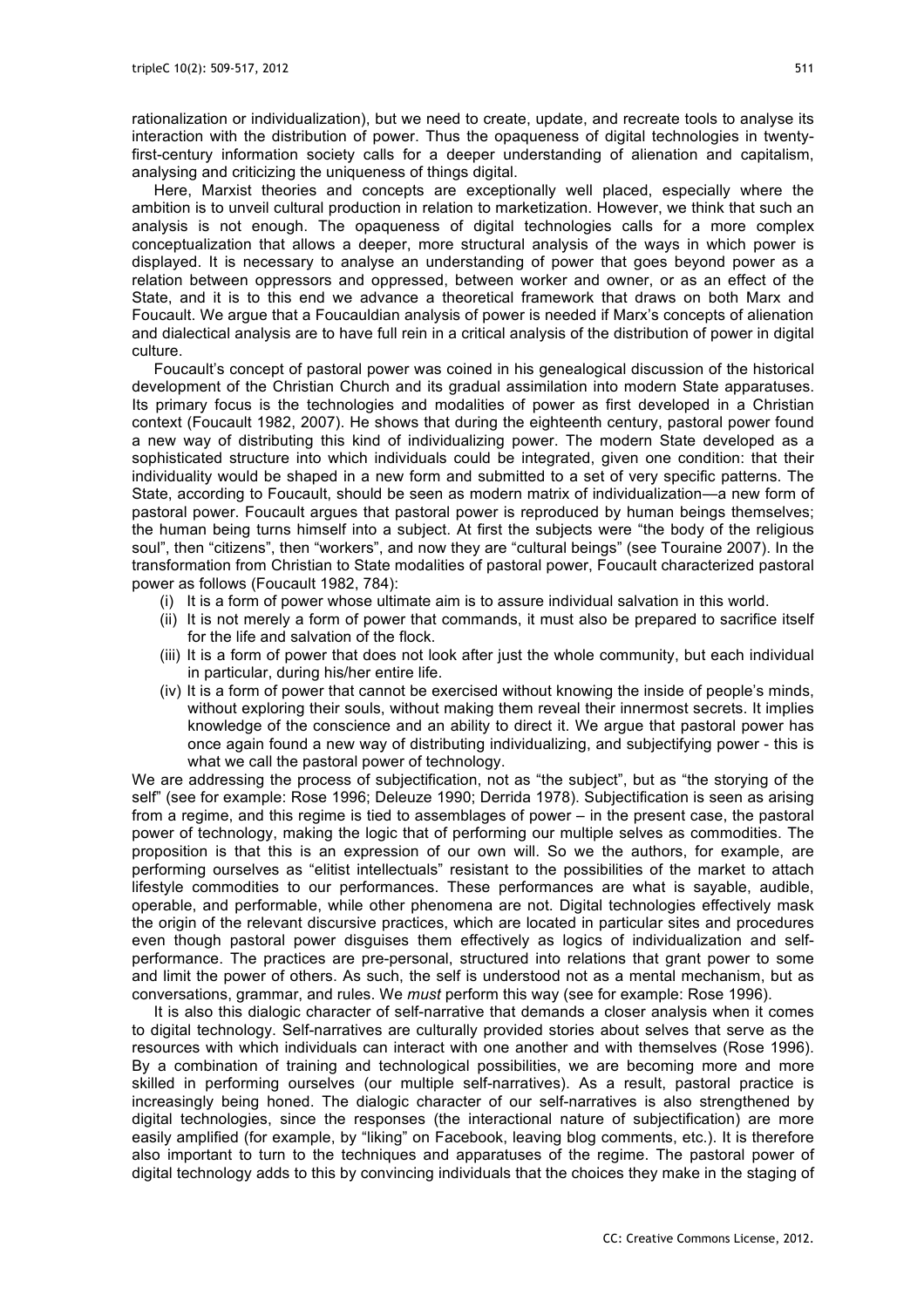their selves is their own, and that they are making these choices as expressions of their individuality. We are becoming willing and efficient self-governing subjects. By addressing things digital as a means of persuasion, exposure, amplification, and transmission, and as subjectification processes and performances, these circumstances are made more visible. The opaqueness of digital technology is exposed and made an object of study. The specific historical conditions of digital technology allow the process of individualization to colonize the lifeworld in a very effective manner:

- (i) Digital technologies amplify the exposure of our self-narratives (our performances).
- (ii) Digital technologies speed up the transmission of self-narratives (our performances).
- (iii) Digital technologies amplify the number of responses, so strengthening interactional subjectification.
- (iv) Digital technologies speed up the response time for interactional subjectification.
- (v) Digital technologies enable multiple self-narratives in a more efficient manner.
- (vi) Digital technologies (software such as photoshop, hardware such as digital cameras or smartphones) facilitate the creation of multiple self-narratives.
- (vii)Digital technologies enable congruent self-narratives.

Drawing on the arguments Foucault presents, we propose that digital technology can be viewed as a modern matrix of individualization or as a specific form of pastoral power. Foucault writes of the State modalities of power, yet consider the following quotation when the term "the State" is replaced by "digital technology":

*I don't think we should consider* [digital technology] *as an entity which was developed above individuals, ignoring what they are and even their very existence, but on the contrary as a very sophisticated structure, in which individuals can be integrated, under one condition: that this individuality would be shaped in a new form, and submitted to a set of very specific patterns (Foucault 1982, 783).*

Digital technology allows the subject to individualize, to stage the self, and, as such, the technological (digital) potential seduces the subject with the idea that with digital technology we can construct and display individuality. In the same way as automated technologies are embedded with rationalization (the social concept of a rationality that co-constructs society), digital technologies are embedded with individualization (individualization as an equally social concept co-constructing society). Pastoral modalities of power involve the entire history of processes of human individualization; saying that one does not want to express individuality with the help of digital technology sounds as awkward in our digital society as refusing to act in a rational way sounded in industrial society. Because this individualization is left unquestioned, it appears all members of society find it of interest—universal, neutral, natural, and inevitable. Yet where Foucault talks about "the mad and the sane, the sick and the healthy" (Foucault 1982, 778), our argument turns on precensorship versus the censured, what is staged versus what is behind the scenes, the performed versus the unscripted, and the displayed versus "the dislocated" and "the localized".

## **3. Marx Revisited**

In modern societies, knowledge is conjoined with power and together they produce individual subjectivity and the social order. Marx's works offers excellent tools to analyse objectifying practices, but when it comes to analysing subjectifying practices, they have some shortcomings. There are also clear connections between Marx's analysis of capitalism and Foucault's conception of disciplinary power. For example, Foucault clearly states that the rise of disciplinary power was a central feature of modern society that went hand in hand with the development of the capitalist mode of production, which needed a labour force both subjected to and better utilized by its system (see Marsden, 1999). Foucault also contrasts Marx's economics of untruth with the politics of truth – the first focuses on the relation between economic, material praxis, and ideology, while the second focuses on the relationship between knowledge, discourse, truth, and power. To capture the opaqueness of digital technology, we think it is necessary to keep both theories in mind, especially as Foucault's concept of pastoral power speaks to the subjectifying practices of digital technology, not only its objectifying practices. Foucault's notion of pastoral power is based on the metaphor of the relationship between the shepherd and his flock (Foucault 2007, 125–130), where the shepherd gathers and defines his flock and each member of the flock is saved by the shepherd's individualized goodness – the shepherd, in other words, takes control of the individuals through individualizing techniques. Pastoral modalities of power are based on people's freedom of choice, but have a controlling function that makes them choose what is deemed necessary.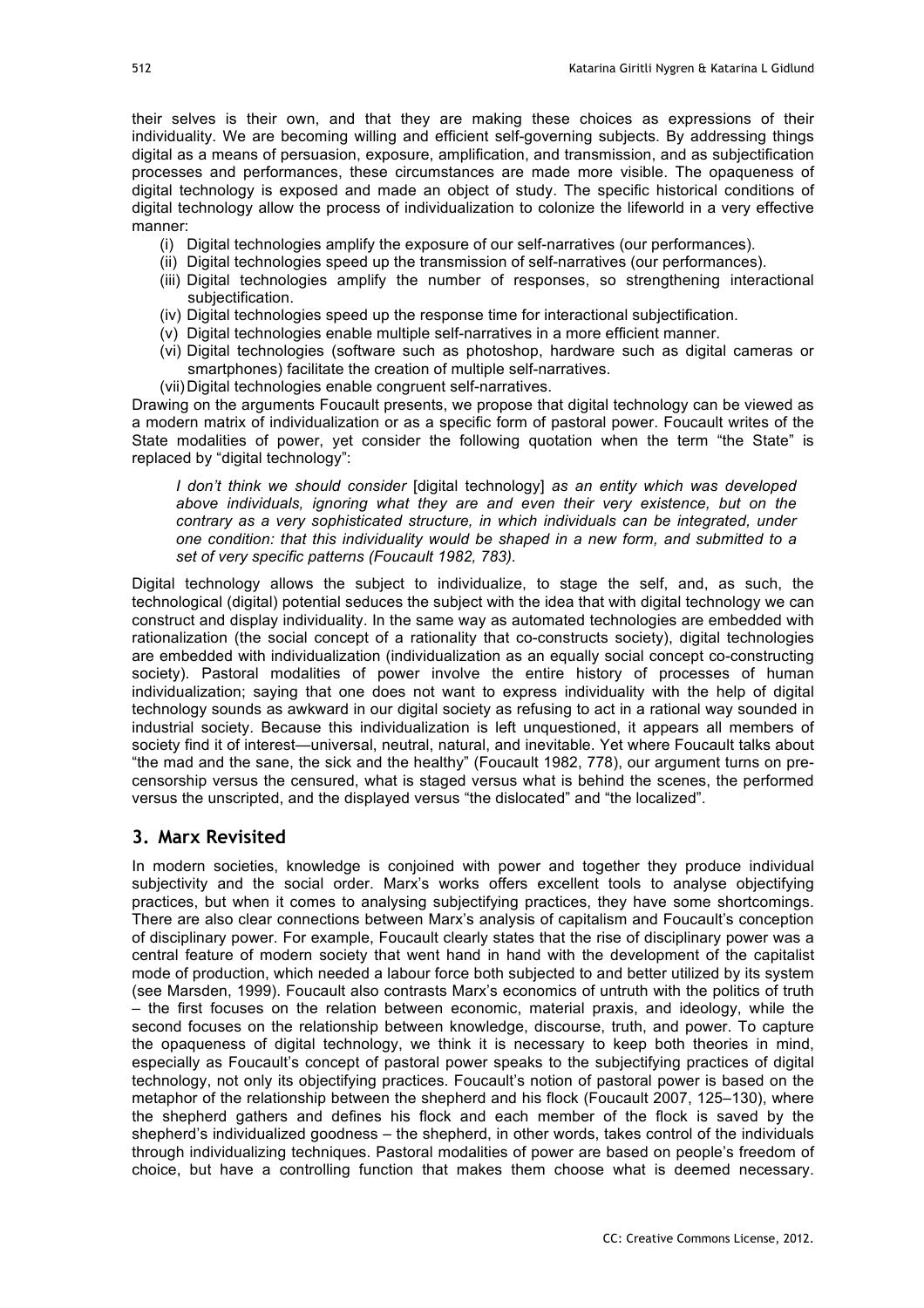Humans are as much controlled when they are created as objects as when they are created as subjects, at least as long as their subjectivities confirm hegemonic practices (Foucault 1988).

Digital technologies can be understood as an institution producing and sustaining new forms of transnational material relationships that make the ruling classes even more invisible, as well as an institution that produces new subjectivities and new forms of governing that involve the activating rhetoric of neo-liberalism. Foucault (2007) describes the pastoral modalities of power as a power linked to the production of truth and a unique combination of individualization and totalization. As such, the conceptual advantages of situating pastoral modalities of power within the understanding of alienation in digital culture offers a clearer view of how the practices of power become processes of subjectification within digital cultures: it offers a dialectical understanding of reification and individualization.

Certainly, digital technologies in twenty-first-century information society are of an opaqueness that calls for a greater understanding of alienation and capitalism, and the question of their uniqueness should be analysed. Marxist theories and concepts are exceptionally well placed to unveil cultural production in relation to marketization, but equally, such an analysis is not enough, for the opaqueness of digital technologies calls for a more complex conceptualization, which allows a more detailed, structural analysis of the ways in which power is displayed. It is necessary to analyse an understanding of power that goes beyond that of power as a relationship between oppressors and the oppressed. Moreover, we see the opaqueness of digital technology as something different and more complex than industrial technology, where ideal expressions of dominant material relationships, not to mention the material distribution of hegemonic, neo-liberal ideas, have to be taken into account. While Marx focuses on material conditions rather than ideas, Foucault focuses on ideas as material conditions (see for example: Foucault 1984).

There is much to revitalize thinking about twenty-first-century information society in the works of Marx. The concepts of alienation and reification offer good starting-points in better understanding the "digital" element in digital cultures. As is well known, Marx articulated his theory of alienation most clearly in the *Economic and Philosophic Manuscripts* (1988) and *The German Ideology* (1976). His critique extends to both Feuerbach and Hegel, while discussing and acknowledging other forms of alienation such as political alienation and religious alienation. For Marx, the alienation of labour is the most basic form of alienation (Marx and Engels 1976): built on a particular form of wage labour, is for him a systematic result of capitalism (Marx and Engels 1976, 1988).

Alienated individuals have to be alienated from *something*, as a result of certain objectifying and dualistic practices that manifest themselves in the historical framework. Alienation is then a consequence of human totality and human self-consciousness standing in opposition to each other. As such, religious alienation is connected with the dualistic construction of body and soul, or the empirical life on earth and the spiritual life in heaven, whereas political alienation is connected with the (bourgeois) dualistic creation of the individual as abstract citizen and private human being (Marx 1963). In his analysis of the alienation of labour, Marx stresses two points:

- (i) In the process of work, and especially work under the conditions of capitalism, man is estranged from his own creative powers, and,
- (ii) The objects of his own work become alien beings, and eventually rule over him; they become powers independent of the producer (Marx 1963).

This form of alienation means, for Marx, that individuals do not experience themselves as the acting agents, but that the world (Nature, others, and he himself) remains alien to them. They become reified and appear as objects, even though they may be objects of their own creation. In a capitalist society, workers can never become autonomous, self-realized human beings in any significant sense, except in the way the ruling class wants the workers to be realized. They can only express this fundamentally social aspect of individuality through a production system that is not publicly social, but privately owned; a system for which each individual functions as an instrument, not as a social being (Marx 1963).

When differentiating industrial from digital technology, it becomes apparent that Marx's theory of alienation is very much based upon his observation of emerging industrial production (for a similar discussion, see Feenberg 2010). Marx developed his theories during the era of modern industry, when workers were assembled in large factories or offices to work under the close supervision of a hierarchy of managers who were the self-appointed brains of the production process. Workers could be seen as extensions of machines rather than machines being the extensions of workers. This type of analysis of alienation is still valid in the twenty-first-century information society. Digital technologies also enhance many of the industrial phenomena of productivity, division of labour, and surplus value (Aiello and Kolb 1995; Carayon 1993), which shows that information society is not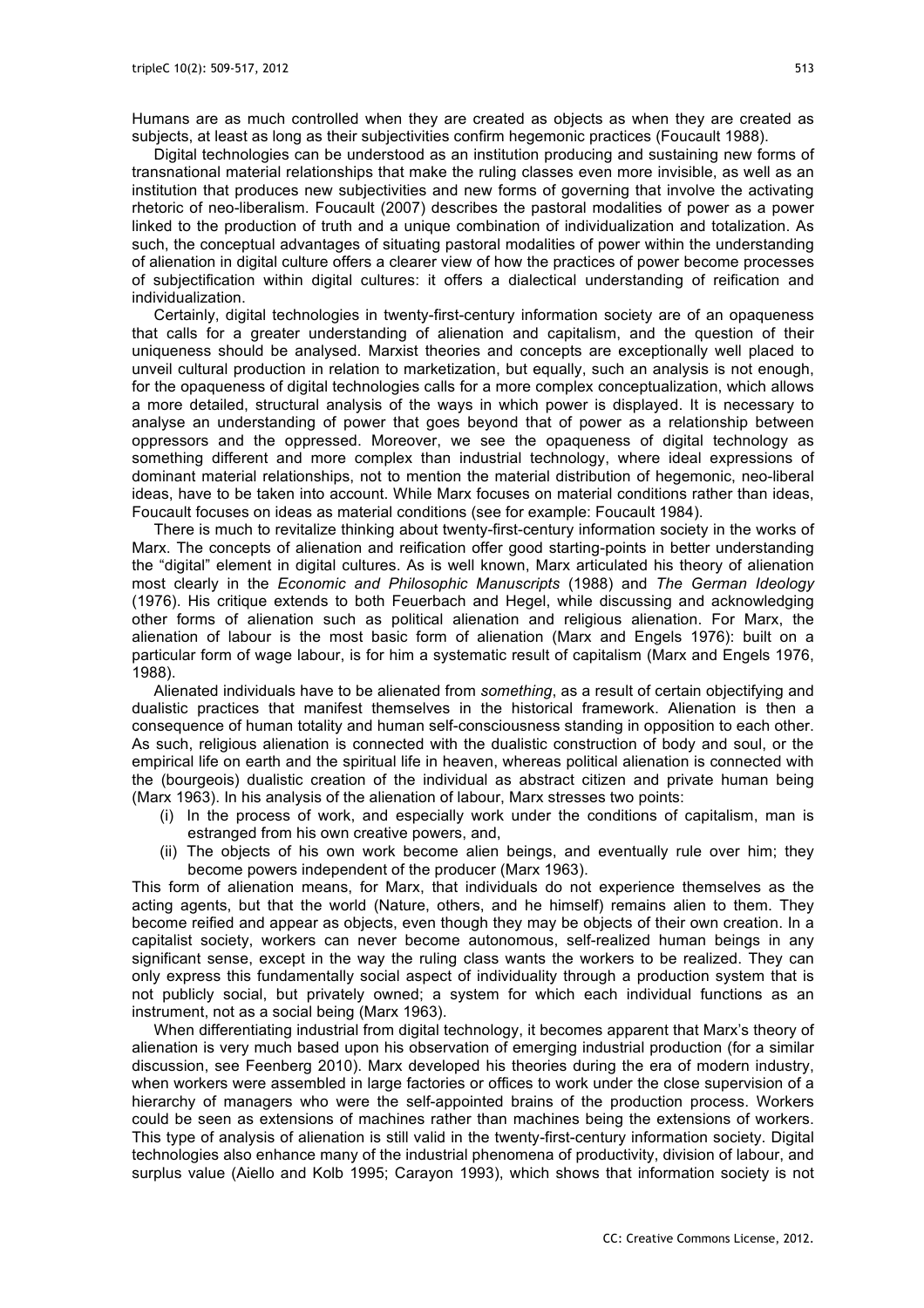only, if at all, a post-industrial society. But, if we return to the question of digital technology and its opaqueness, we take our lead from Marx in suggesting that it is necessary to talk of a new form of alienation that has emerged with the Internet and information society – "digital alienation", which with its dislocated virtual life constructs a dualistic relation between dislocated and located forms of being (online/offline identities). The life situation (whether digital or virtual) is still located; the image of liberation, disengagement, and loss of stability is (to paraphrase Marx) part of this epoch's "ruling ideas", meaning the ideas of the ruling class. It is a widespread contemporary belief that increased economic globalization, together with online communication, will reduce the importance of geographical sites as a base for people's identity (see, for example, theorists such as Giddens 1990; Virilio 1993; Negroponte 1995). The construction of "placelessness" and a possible dissolution of space and time give rise to a new form of alienation – digital alienation – that reproduces and hides class conflicts in contemporary global societies.

According to Marx, the alienation of labour occurs when the worker is alienated from the product of his work and therefore becomes alienated from work itself. His argument is that it is essential to human beings to express ourselves creatively, but that we lose contact with ourselves if this is not the case in our own working conditions. In industrialized society, working conditions deny us control of our work and the world we live in. The line of argument for digital alienation is similar, but based on the process of individualization. We position digital alienation alongside the alienation of labour, in much the same way as religious and political alienation are positioned alongside the alienation of labour: as an objectifying and dualistic practice. Human totality is alienated from selfconsciousness, and the digital "self" becomes a commodity. The subject might resist, but is constantly undermined by the relation to the "screen". We are "seduced" by the world of consumption into performing our self on the digital stage. Here the individual is merely a screen onto which the desires, needs, and imaginary worlds manufactured by the new communications industries are projected. Those who no longer find the guarantee of their identity within themselves are ruled, indistinctly, by what escapes their consciousness (see Touraine 2007, 101).

For example, individuals perform themselves on the stage of digital culture, and their control of the performance is lost because of the conditions of the digital performance (Facebook, Twitter, blogs, etc.). We are no longer in control of the "self" we perform. We censor our thoughts and our images in relation to the expected (the life-styling logic) and the product/the self becomes alienated. We lose control of our digital selves and the world we live in, and it is hard to feel committed to the self since the analogue or localized life is separated from the digital. Neo-liberal subjects become dependent on the labour market, and ultimately on education, consumption, welfare state regulations and support, consumer supplies, and on possibilities and fashions in medical, psychological, and pedagogical counselling and care. This all points to the institutiondependent control structure of capitalist hegemony. With the advent of digital technology and neoliberalism, the norms and hierarchies governing the processes of capitalistic hegemony tend to be hidden, and the processes themselves become mystified as nothing but the outcome of free individual choice (see Mosco 2004).

According to Marx, it is not until real individuals, in their individual circumstances, become one with their empirical lives that they can realize themselves as authentic social beings (Marx and Engels 1963). This line of thought is not unproblematic, since it is based on certain fundamental assumptions concerning the conditions for the self-realization of a possible, total, and authentic self, which is clearly related to Hegel and the *Bildung* tradition (for a more detailed discussion, see for example: Levine 2012). This is why the understanding of alienation in digital culture would be better redirected towards the analysis of processes of reification embedded within the pastoral modalities of the power of technology, where reification specifies the dialectic relationship between social existence and social consciousness. What we want to avoid is the social structural dimension disappearing, reducing alienation and reification to the level of a psychological characteristic of an abstract individual. To focus on the processes of reification means that we need to understand relations of power, recognizing that it is more important to analyse the processes that lead to alienation rather than the alienated condition as such. The concept of reification is used by Marx to describe a form of social consciousness, in which human relations come to be identified with the physical properties of things, thereby acquiring an appearance of naturalness and inevitability. To focus on processes of reification then means analysing how human relations operate and what they signify, which is, we argue, a theoretical standpoint very similar to Foucault's theory.

The multidimensionality of both the concepts of alienation and reification, and specifically the insights they provide into the inner structure of capitalist relations, show how capitalist social relations are materialized in the shape of the Internet. As such, they are built into information and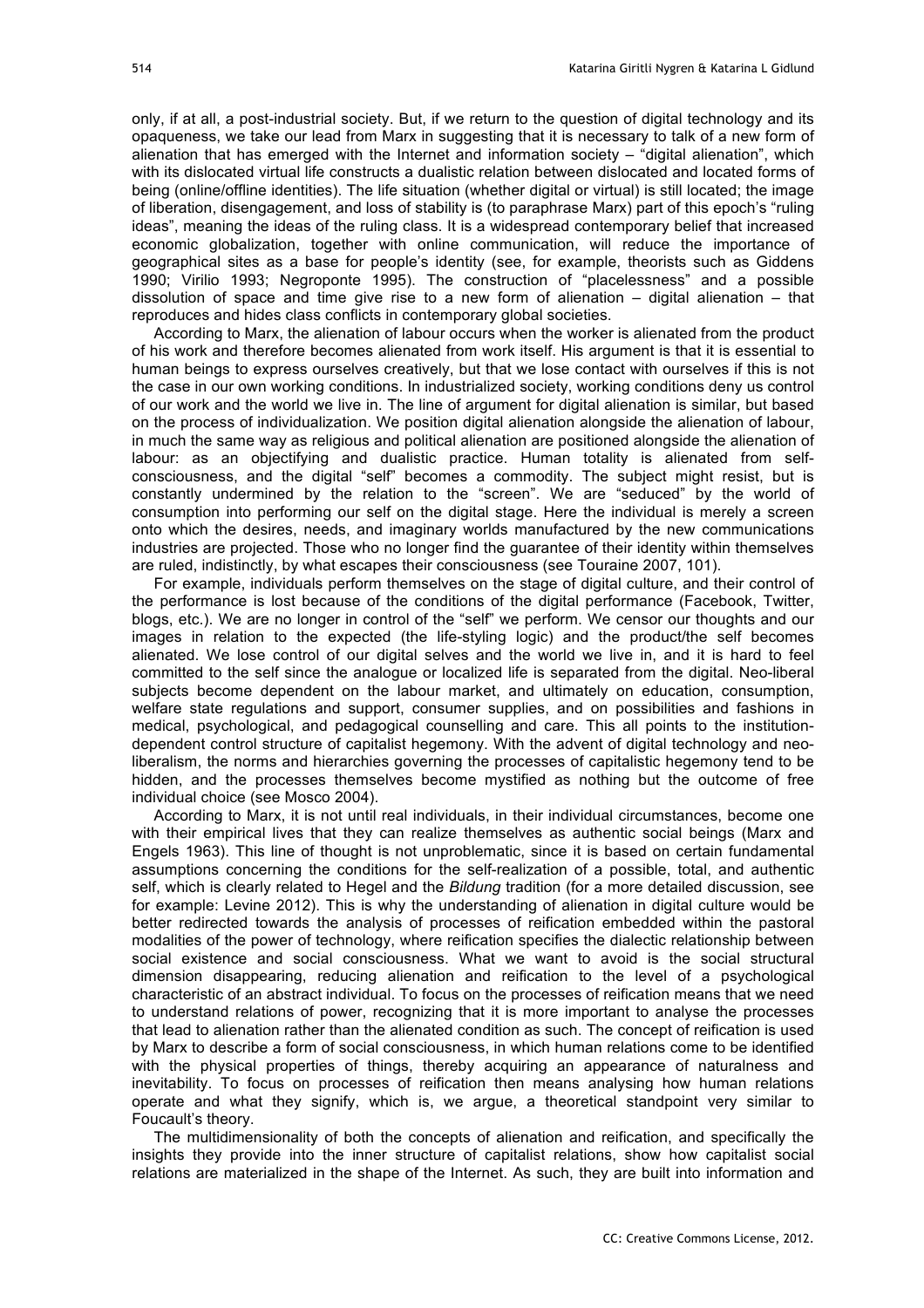communication technologies, and, because of the pervasiveness of commodity relations, they provide a fertile ground for reified forms of social consciousness. Based on the growth of digital technologies, new forms of reification have emerged.

Bringing the pastoral power of technology to an analysis of underlying social relations that produce alienation and reification provides a model for a more general analysis of the nature of technological and ideological mystification in contemporary neo-liberal and capitalist societies. This means that alongside the fetishism of commodities we also have the fetishism of technology. Where once the worker employed the instruments of production, now the instruments of production employ the worker.

## **4. A Multifaceted Analysis of the Distribution of Power**

At the start of this paper, we proposed rethinking alienation and power in digital cultures. By proposing a dialectical analysis of digital technologies in relation to superstructure and base, hegemony and everyday practices, we have reappraised the understanding of alienation in twentyfirst-century digital culture by viewing it in terms of the pastoral power of technology in order to analyse the opaqueness of digital practices. Pastoral power not only directs our focus to the relation between power and technological practices, but also to the making of individuals who willingly take on the responsibilities of power. This shows that it is necessary to focus on the notion of the effective power of ideologies and their material reality.

In talking about alienation in digital culture, we suggest it is crucial to note the specific type of alienation that arises in the era of digital technologies. It is of the outmost importance to analyse alienation in digital culture as a result of certain objectifying and dualistic practices when using Marx's theory. For the fundamental alienation of labour, Marx emphasizes that we do not experience ourselves as the acting agents in our grasp of the world; with digital technology, we *do* experience ourselves as acting agents. However, it does not matter how virtual the subject might be, there is always a positioned and localized body of experience and everyday life attached to it, from which the virtual subject is alienated. In this way, digital technologies are able to cause an illusionary feeling of subjectification and agency without having any empirical consequences – it is possible to voice opinions and thoughts without anyone listening. In similar vein, Fuchs (2008, 2009, 2010) states that social networking platforms are ideological expressions of individual creativity that create the illusion that individual expression counts in capitalism because they can be published online. Furthermore, he discusses the complex connections between the objectifying and subjectifying practices of digital technologies that are based on instrumental reason, but driven by active play labour (ibid.). This form of alienation results in what Fuchs (2010) calls a "total commodification of human creativity" (see also Smythe's original analysis of audience commodification (2006)). This is very much in line with a Foucauldian power/knowledge dystopia, in which even moral and practical knowledge are transformed into cognitive and technical systems that normalize and regulate what was previously private (see Lash 2007). And here the reason to adduce Foucault's theory becomes obvious since it permits a more flexible exploration of digital cultural and subjective phenomena. A Marxian approach to analysing the distribution of power is still needed in the twenty-first century. It provides analytical tools that not only expose alienation and reification in terms of material conditions of labour (extreme Taylorism), but also reveal alienation and reification in terms of material and objectifying practices in digital culture. Furthermore, an analysis of the subject as a target for commodification and dislocation allows us to see how reification is performed and operates today. For a better understanding of reification in digital culture, we have supplemented Marx's concept of reification with Foucault's concept of pastoral power to reveal the subjectifying practices. The analysis shows that the subject is an object of different modalities of pastoral power, for example in the ideology that holds that there are unique opportunities to express individuality in digital practices. Digital practices enable the subject to perform individualization, to stage the self, and, as such, they seduce the subject with the thought that with digital technology it is possible to construct and display individuality.

This theoretical construct draws attention to another level of analysis: the multifaceted analysis of the distribution of power in terms of the sublime equilibrium of objectified, subjectified, and/or subjectifying subjects. Neither Marx's nor Foucault's analysis is completely dystopian, as both leave room for resistance and action. By adding a careful analysis of the distribution of power, subjectification, and subjectifying processes (see, for example, Touraine 2007), another balance is struck. When Touraine address the image of a self and the subject, he draws a clear distinction between the notion of a subjectified subject and the subject in Foucault's pastoral power, and adds the idea of the subjectifying subject who has the ability to resist and to reflect. In the pairing of subject and subjectifyer, creator and created, liberator and imprisoned, the subjectification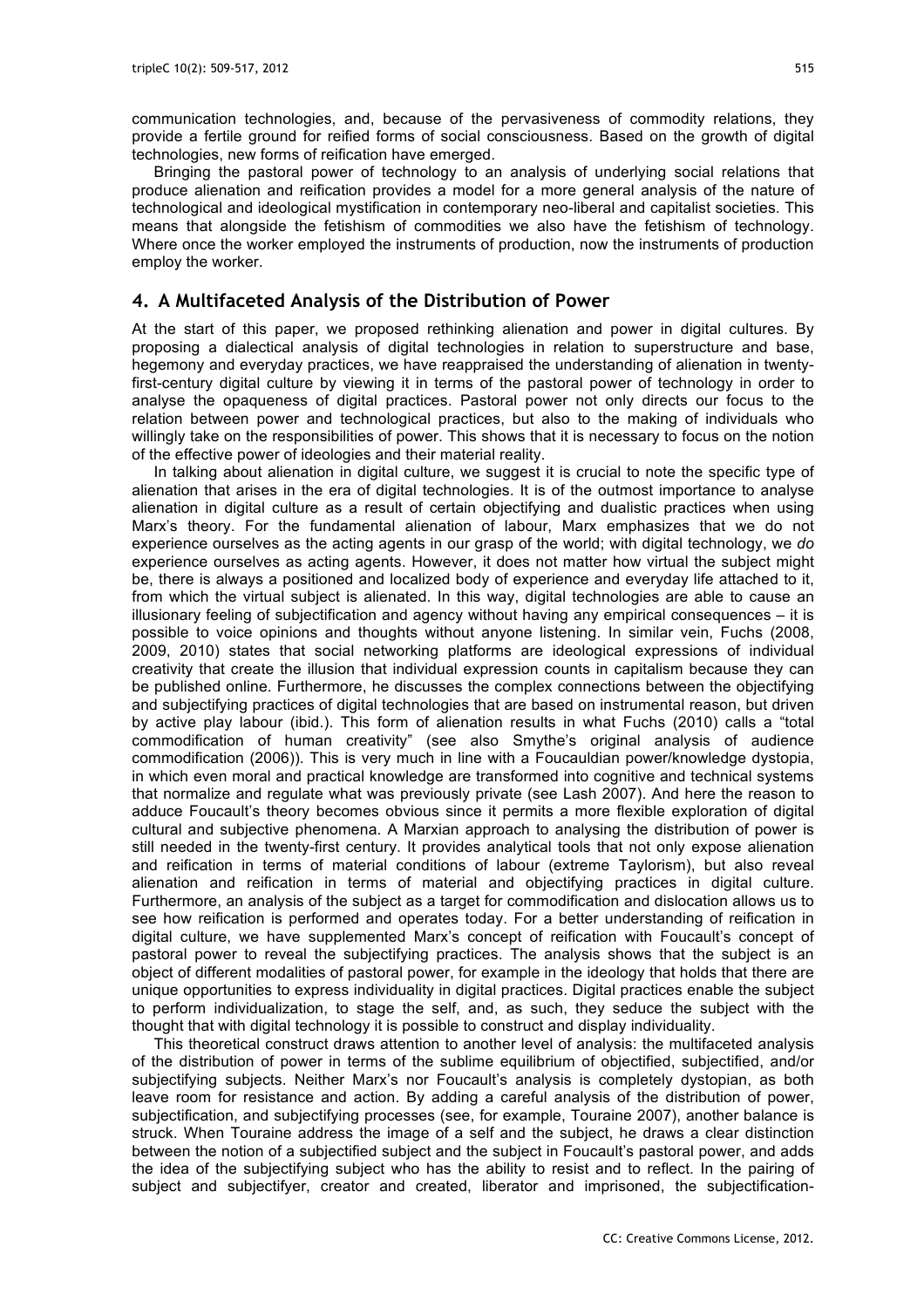reflecting subject resists the subjectifying practices. By focusing on processes of reification, the combined framework of Marx and Foucault successfully addresses both the procedures of objectification and subjectification in digital practices: objectification as an extension of competitive rationalization and domination (in other words, an extension of industrialization with the help of digital practices) and subjectification as commodification of the subject (or the marketization of the self), where, for example, the naturalization of certain capitalist values that turn the consumer into the ideal citizen takes place across national borders. Moreover, digital technologies have also been employed as modes of surveillance. As a consequence, control and power in digital culture manifest an increasing tendency towards the total surveillance and administration of society conducted through globally gathered and sorted digital information. Citizens, thanks to digital technologies, are becoming increasingly transparent to private and public monitoring agencies. The leading companies such as Apple, Google, Amazon, and Facebook have integrated data about our locations, preferences, or life events that are already put to use in various economic, political, and social contexts (see Andrejevic 2009). This paper has shown how the relationship between the distribution of power in digital practices in terms of *objectification* as a prolonged modernity, where everything is objectified and shaped according to commercial, rational and instrumental thinking, and *subjectification* as the expression of ultra-modernity, where instrumentality is supported by the illusory and ideological image of individual self-choice, could simultaneously be analysed as processes of reification within the digital pastoral modalities of power.

Reification then refers to two contemporary regulatory digital practices:

- (i) processes of domination by others and/or subordination to an alien system of power, and
- (ii) processes of being invented as a subject of a certain type.

Digital technologies have made it possible to govern in an advanced, liberal manner, providing a surplus of indirect mechanisms that translate the goals of political, social, and economic authorities into individual choices and commitments.

The task of global chains of production within digital societies is as much about producing subjects as it is about providing jobs and generating profit. However, it is important to also note that such a multifaceted analysis also touches on the transcendent balance between dystopia and utopia. We are not arguing for one or the other, but for revealing the full extent of the distribution of power and the potential for practices of resistance. Online activities, after all, also hold the promise of new forms of citizenship, communities, and political practice (see, for example, Bernal, 2006)

### **References**

Aiello, John R. and Kathryn J. Kolb. 1995. Electronic Performance Monitoring and Social Context: Impact on Productivity and Stress. *Journal of Applied Psychology* 80 (3): 339–353.

Andrejevic, Mark 2009. *ISpy: Surveillience and Power in the Interactive Era*. Kansas: University Press of Kansas.

Barrett, Michele 1991. *The Politics of Truth: From Marx to Foucault*. Cambridge: Polity Press.

Bernal, Victoria. 2006. Diaspora, Cyberspace and Political Imagination: The Eritrean Diaspora Online. *Global Networks* 6 (2): 161-179.

Bocock, Robert and Kenneth Thompson, eds. 1992. *The Social and Cultural Forms of Modernity*. Oxford: Polity Press.

Carayon, Pascale 1993. Effect of Electronic Performance Monitoring on Job Design and Worker Stress: Review of the Literature and Conceptual Model. *Human Factors: Journal of the Human Factors and Ergonomics Society*,35 (3): 385– 395.

Deleuze, Gilles 1990. *Entretien sur Mille Plateaux*., translated by S.-O. Wallenstein. Paris: Minuit (originally published in *Libération*, 23 October 1989).

Derrida, Jacques. 1978. *The Dangerous Supplement. Of Grammatology*. Translated by Gayatri Spivak, 141–164. Baltimore, MD: John Hopkins University Press.

Dunne, Anthony. 2005. *Hertzian Tales, Electronic Products, Aesthetic Experience, and Critical Design*. Cambridge, Mass.: MIT Press.

Feenberg, Andrew. 2010. Marxism and the Critique of Social Rationality: From Surplus Value to the Politics of Technology. *Cambridge Journal of Economics* 34 (1): 37–49.

Foucault, Michel. 1982. The Subject and Power. *Critical Inquiry* 8 (4): 777–795.

Foucault, Michel. 1988. *Politics, Philosophy, Culture. Interviews and Other writings 1977–1984*. New York: Routledge.

Foucault, Michel. 2007. *Security, Territory, Population: Lectures at the Collège de France, 1977–1978*. New York & Basingstoke: Palgrave Macmillan.

Fuchs, Christian 2008*. Internet and Society: Social Theory in the Information Age*. New York: Routledge.

Fuchs, Christian. 2009. Information and Communication Technologies and Society: A Contribution to the Critique of the Political Economy of the Internet. *European Journal of Communication* 24 (1): 69–87.

Fuchs, Christian. 2010. Class, Knowledge and New Media. *Media Culture and Society* 32 (1): 141–150.

Giddens, Anthony. 1990. *The Consequences of Modernity*. Oxford: Polity Press.

Graham, Stephen. 1998. The End of Geography or the Explosion of Place? Conceptualizing Space, Place and Information Technology. *Progress in Human Geography* 22 (2): 165–185.

Habermas, Jürgen. 1970. Technology and Science as 'Ideology'. In *Toward a Rational Society: Student Protest, Science, and Politics*, translated by Jeremy Shapiro, 81–127. Boston: Beacon.

Hunt, Alan J. 2004. Getting Marx and Foucault into Bed Together! *Journal of Law and Society* 31 (4): 592–609.